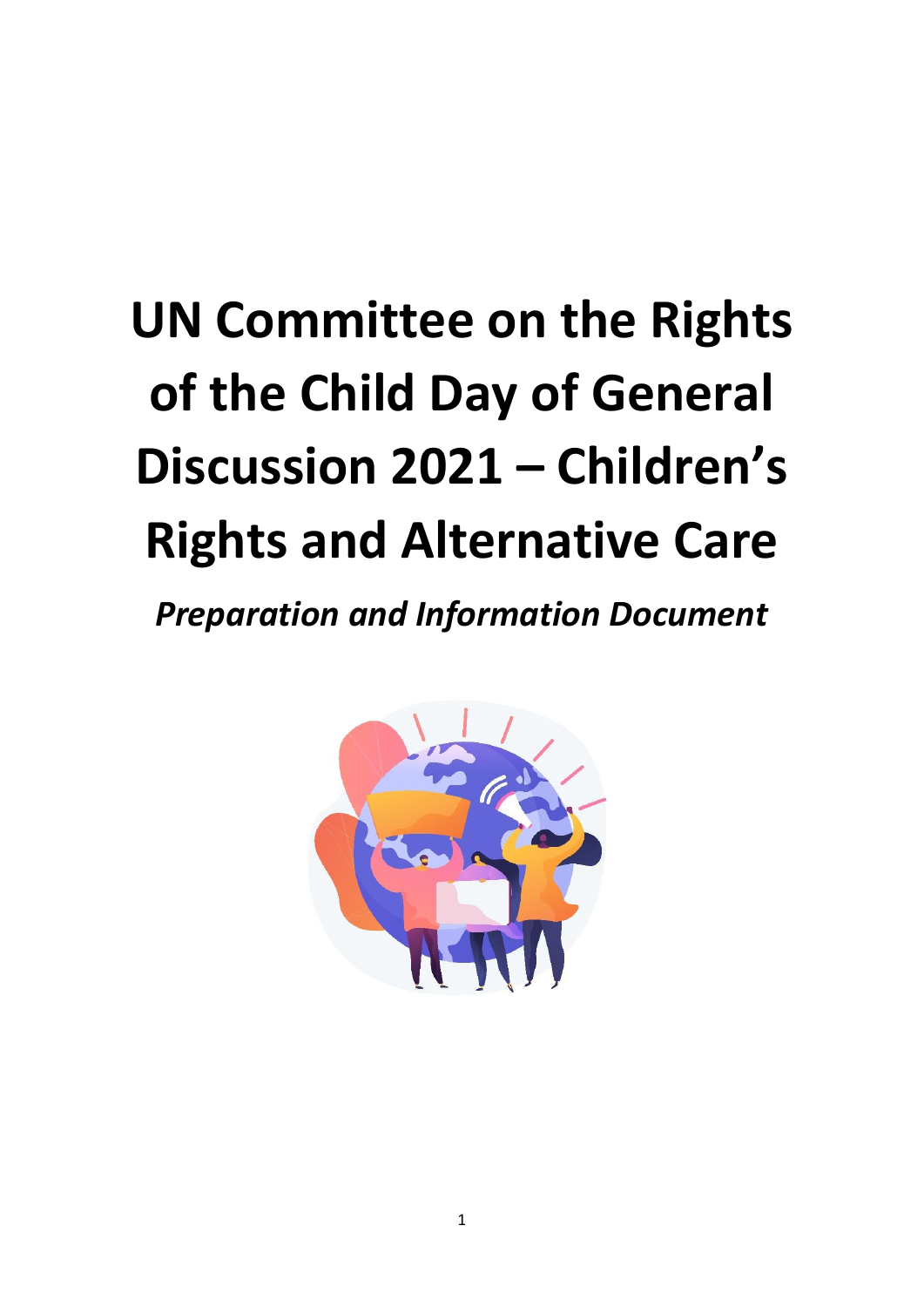#### **About this Document**

Hello, and welcome to this DGD Preparation Document!

The purpose of this document is to help you prepare for participating in the 2021 Day of General Discussion (DGD). This document contains information about the DGD, its agenda, how to join, and the measures in place to help make sure you are comfortable and safe when participating.

As well as this document, we will be holding DGD Preparation Meetings, which will be taking place on Thursday 9 September and Friday 10 September. There will be more information about these on the online registration platform where you signed up to attend the DGD. We encourage you to attend these if you can, but if you can't, a lot of the most important information is contained in this document.

You can also always ask us if you have any questions, by emailing Aisling Ledwith [\(aisling.ledwith@wearelumos.org\)](mailto:aisling.ledwith@wearelumos.org) or Caroline Rose [\(caroline.rose@wearelumos.org\)](mailto:caroline.rose@wearelumos.org).

#### **What is in this document?**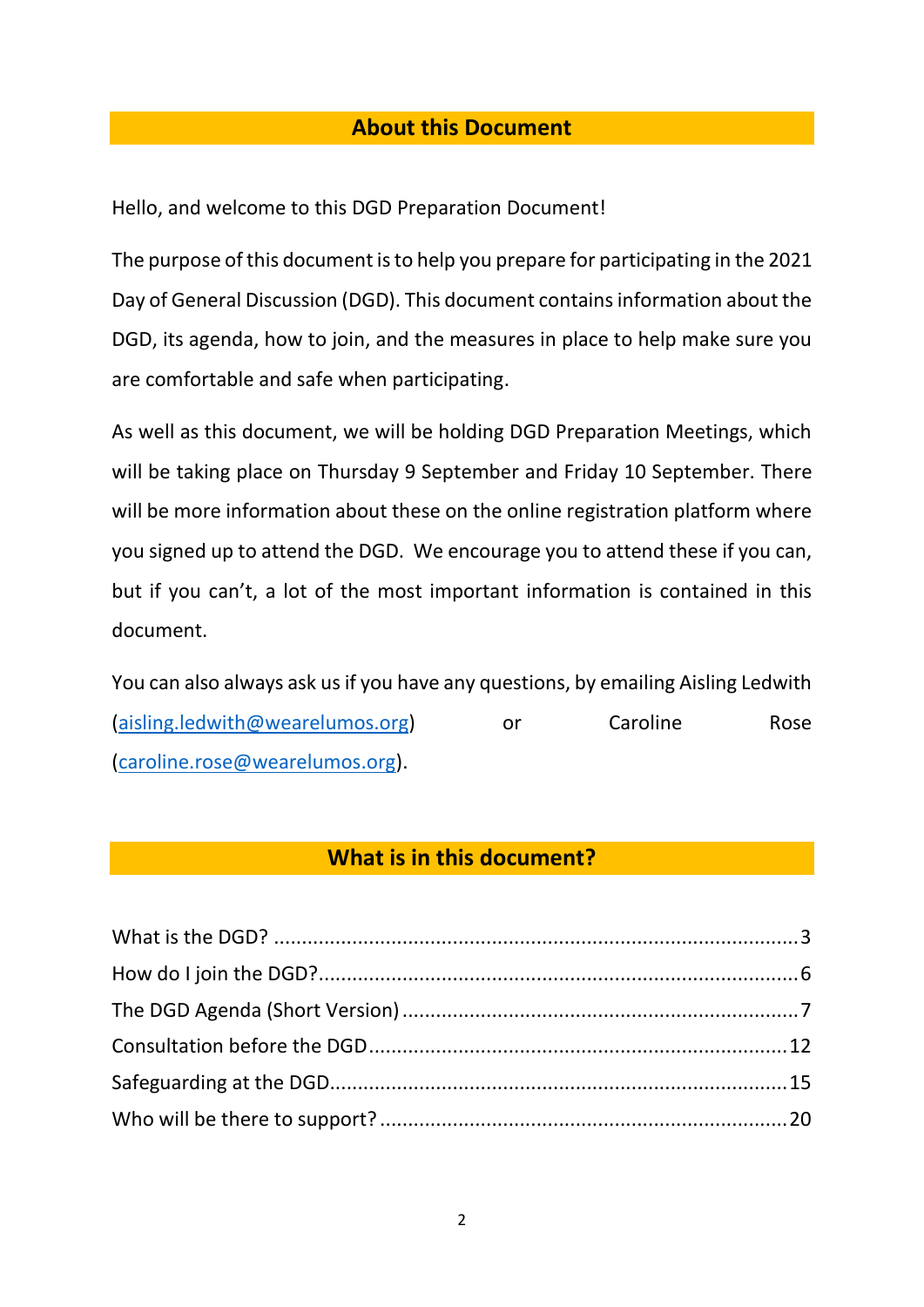### <span id="page-2-0"></span>**What is the DGD?**

#### **Recap Overview**

The **United Nations (UN) Committee on the Rights of the Child** holds a Day of General Discussion (DGD) every two years.

The Day of General Discussion is an opportunity for experts including children, youth, policy makers and practitioners to come together with the Committee on the Rights of the Child and talk about a specific issue related to children's rights. The theme of the upcoming DGD is Children in Alternative Care. The DGD 2021 will take place online on 16 and 17 September 2021.



#### **What You Have Achieved So Far**

The DGD could not be happening without children and young people. There are several ways that children and young people have helped to shape the event.

Back in 2020, a Child and Youth Advisory Team, known as the CAT and YAT, was formed. This team is made up of about 25 children and young people from all around the world, with different types of experience of care. Many of you reading this document will be members of the CAT or YAT!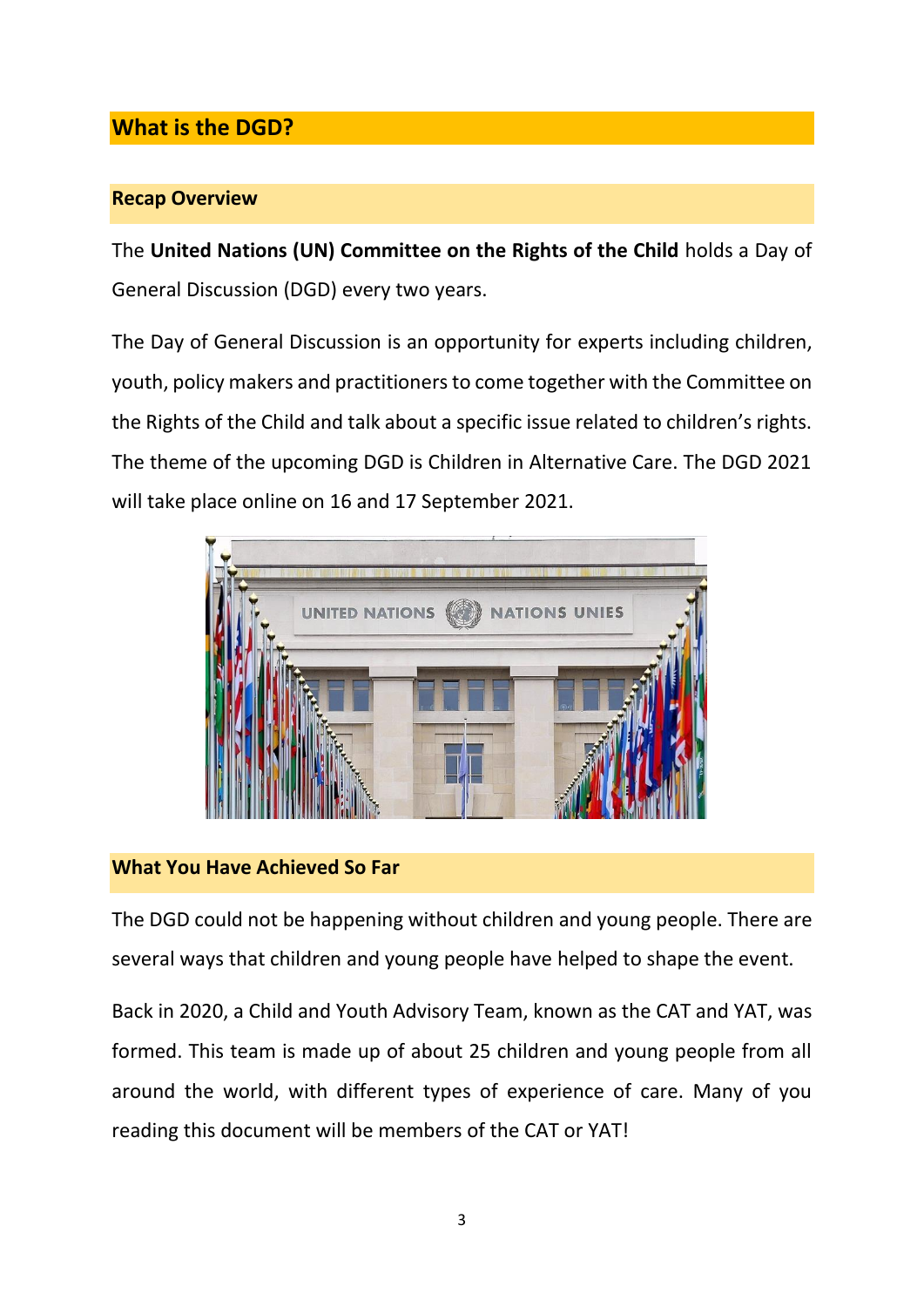To our CAT and YAT members, we would like to thank you all for your hard work so far in preparing for the DGD. You have all done such amazing work, and it will soon be time to see the results of your efforts!



As a member of the CAT or YAT, you may have done some, or all, of the following:

- Contributed to the global consultation with care-experienced children and young people and the report from this, that is currently being finalised. There were almost 1,200 responses to this survey, which is amazing!
- Contributed to the call for submissions to the Committee on the Rights of the Child, which has received over 200 submissions!
- Participated in activities relating to the DGD in your region.
- Found creative ways to communicate the message of the DGD globally.
- Helped to shape the format of the DGD, and decide what topics we should discuss at the event.
- Helped us to make the DGD as child-friendly as possible.
- Volunteered and prepared to participate or speak in the DGD itself.

If you are NOT a member of the CAT or YAT, you still play an incredibly important role in the DGD. You may have done one of the following activities: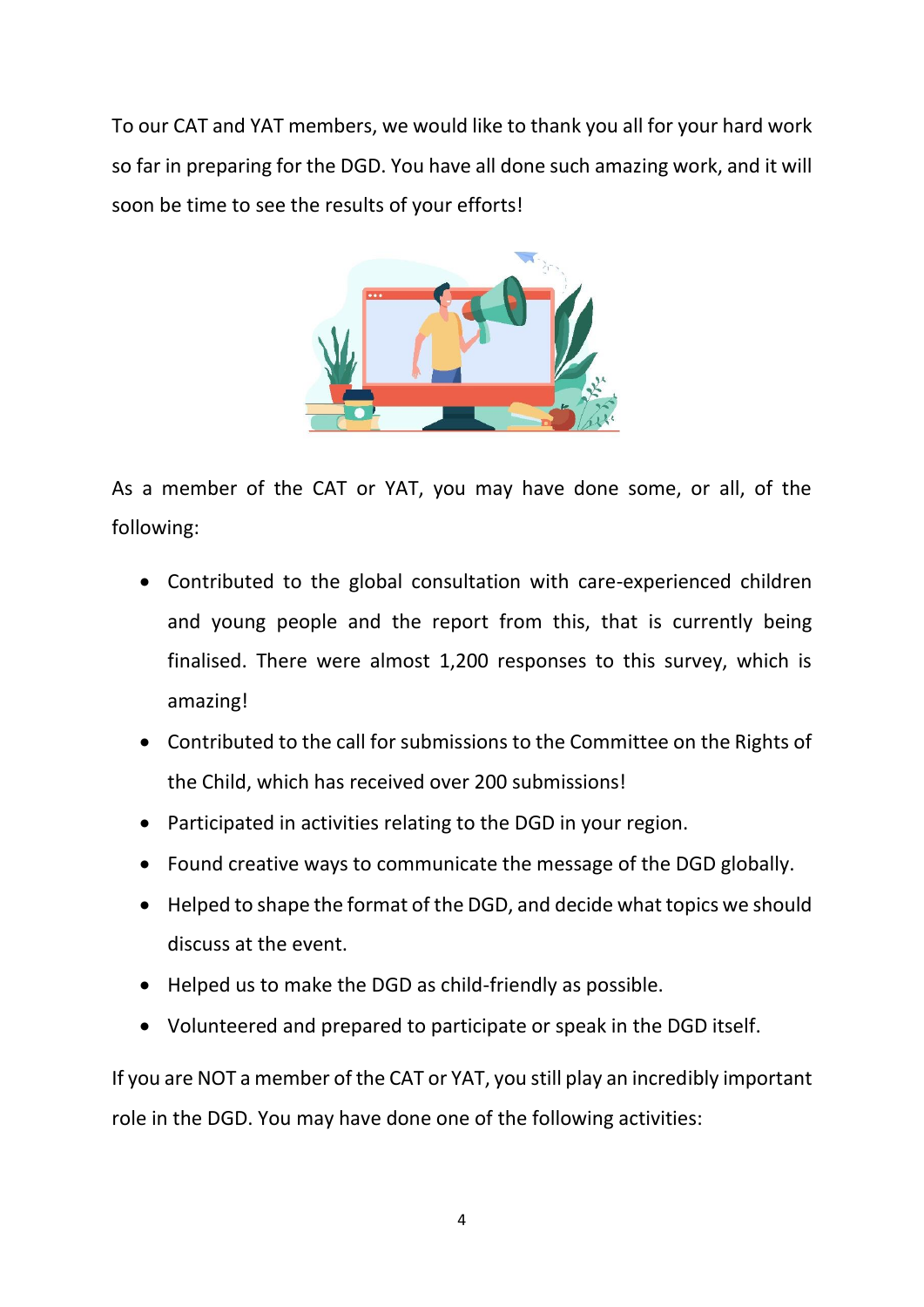- Contributed to the call for submissions to the Committee on the Rights of the Child, which has received over 200 submissions!
- Contributed to the global consultation with care-experienced children and young people and the report from this, that is currently being finalised. There were almost 1,200 responses to this survey, which is amazing!
- Volunteered and prepared to participate or speak in the DGD itself.
- Be attending the DGD as a participant, to learn and share about alternative care around the world.

The DGD is all about children, so all of you are the most important people attending. No matter whether you have been involved in the preparations for the DGD until now, we hope that you are as excited as we are for the main event!

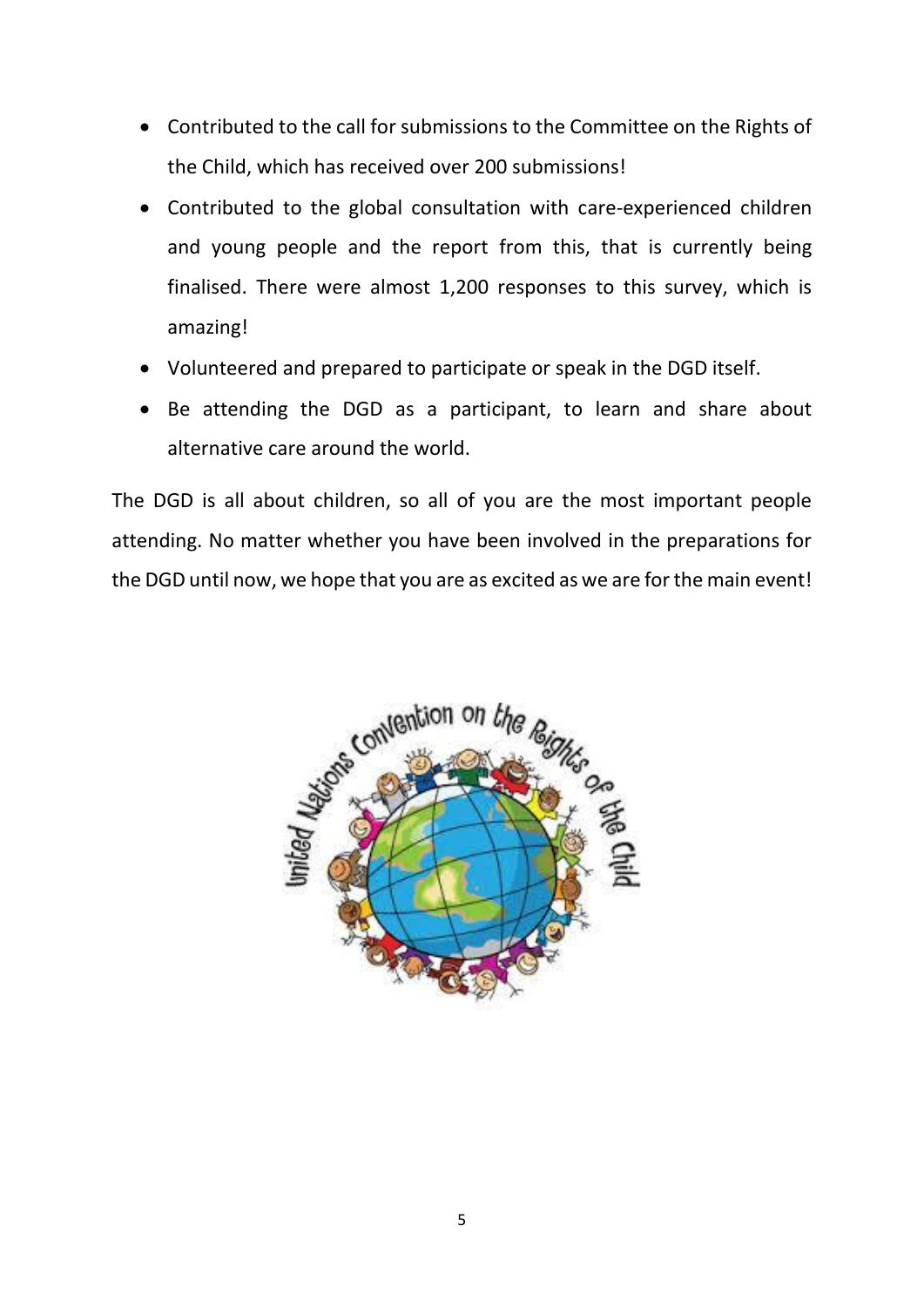#### <span id="page-5-0"></span>**How do I join the DGD?**

The DGD is taking place **online, using the virtual platform Zoom**.

If you are reading this document, you have probably already registered to attend the DGD using the DGD registration platform.

Closer to the time, the Zoom links to attend each session will be available in your personal space in the registration platform.

You (or the person whose email address you used to sign up) will also receive an email with all the links you need closer to the day.

In addition, lots of information for children and young people, including

- this briefing,
- the Child-Friendly Safeguarding Policy for the DGD, and
- information about preparation and debrief sessions for children and young people before and after the DGD

is available in the section of the registration platform entitled "documents for children and young people," [here.](https://myevent.network/2021DGD/en/child-safety-documents/)

**If you have not already registered to attend the DGD, please do this as soon as possible using this link: [https://myevent.network/2021DGD/.](https://myevent.network/2021DGD/)**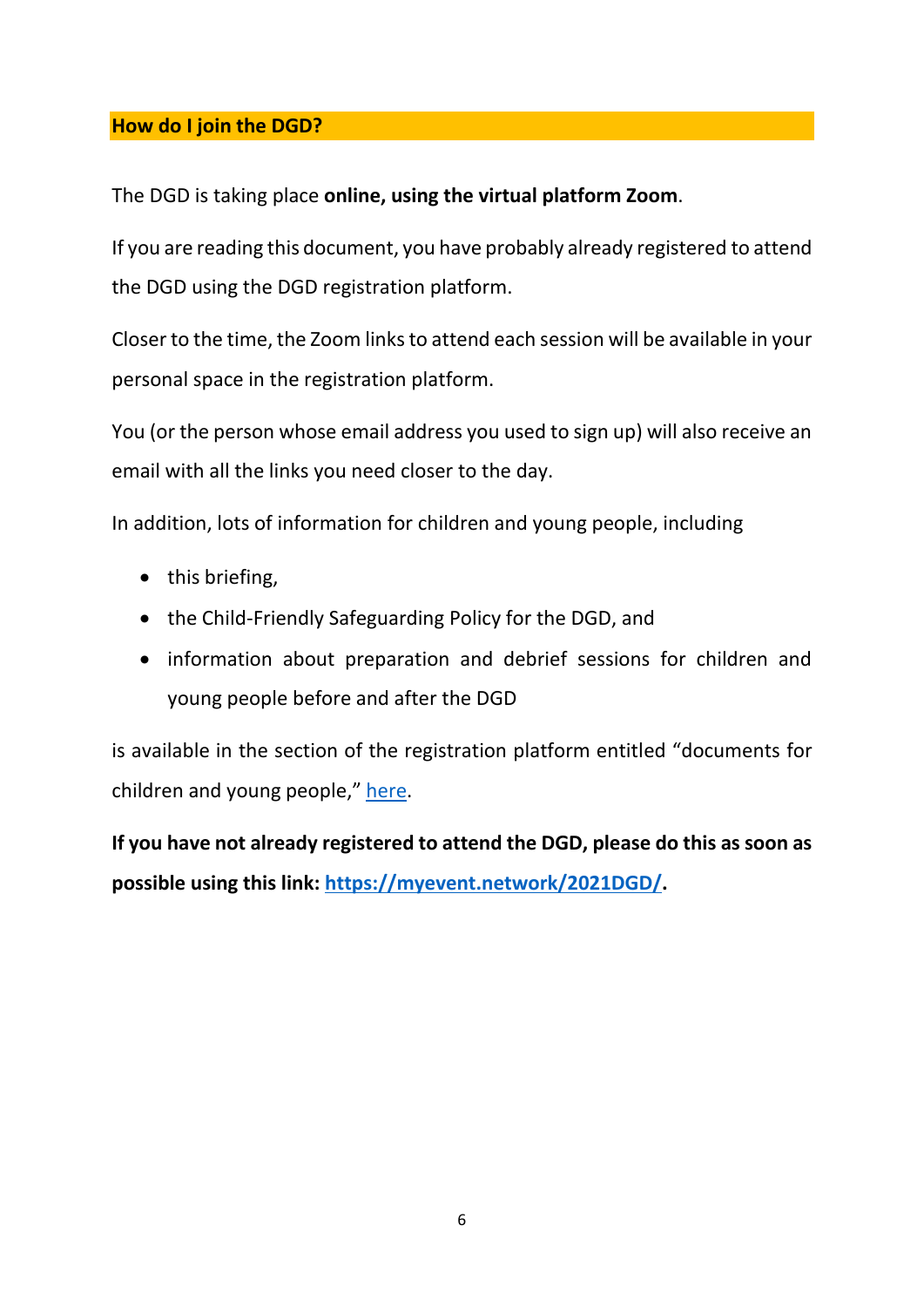#### <span id="page-6-0"></span>**The DGD Agenda (Short Version)**

On the next two pages you will see a short version of the DGD agenda. When you registered to participate in the DGD, you will have seen a full version of the agenda. The agenda is also available [HERE.](https://www.ohchr.org/EN/HRBodies/CRC/Pages/Discussion2020.aspx)

#### **Timings**

All times in the agenda are in **Central European Time,** or **CET.** This is the time zone that is used in Geneva. For some of you this will be same time zone you use in your country! But for most of you, these times won't reflect the correct time you will use in your country. To figure out what time each session will be in your country, you can use this website:

[https://www.timeanddate.com/worldclock/converter.html?iso=20210828T130](https://www.timeanddate.com/worldclock/converter.html?iso=20210828T130000&p1=87) [000&p1=87.](https://www.timeanddate.com/worldclock/converter.html?iso=20210828T130000&p1=87)

You can use this website to compare the time in Geneva with the time in your country and figure out what time you should join the different DGD sessions.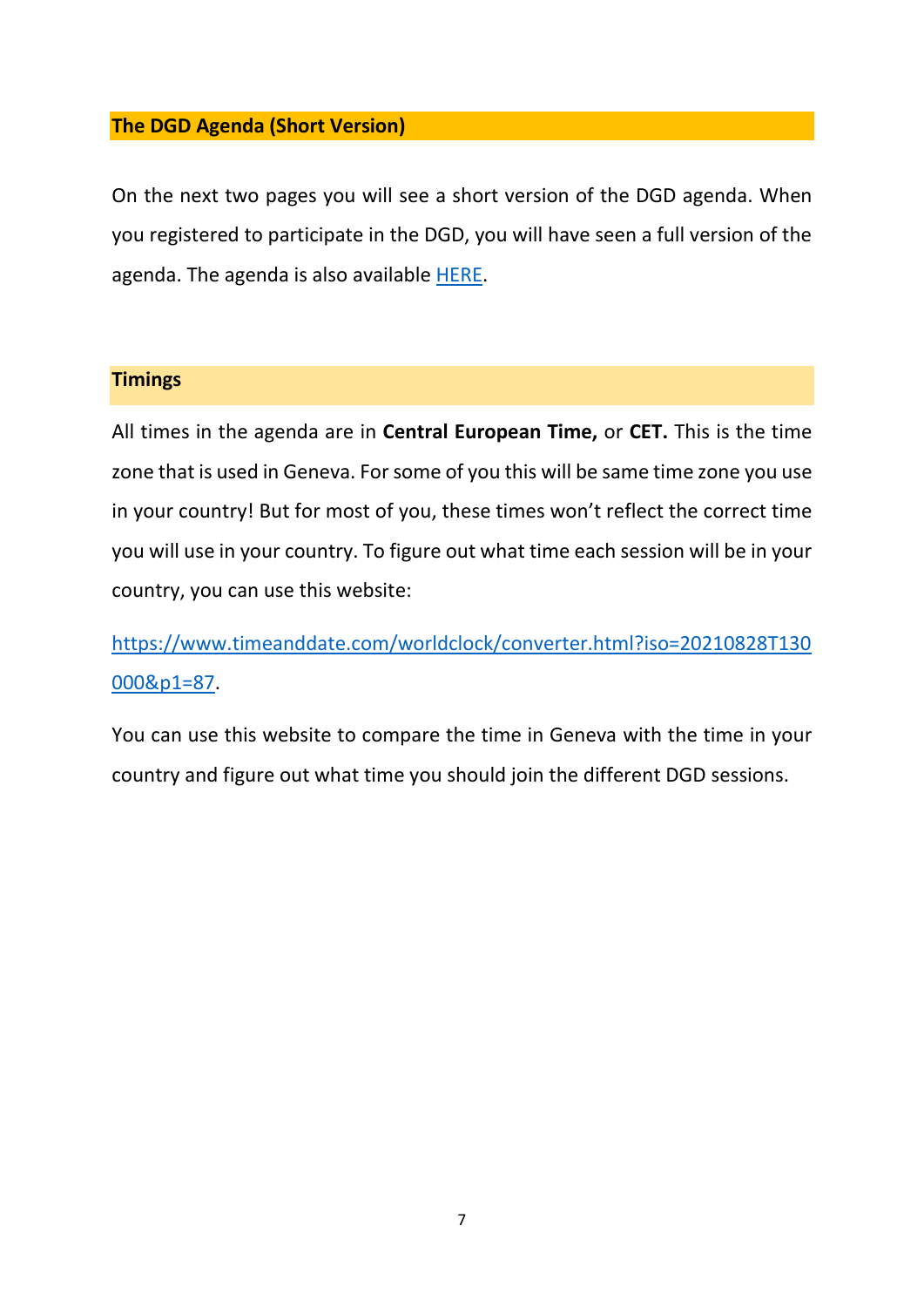#### **DGD DAY 1: Thursday 16th September 2021, 13.00-17.00 CEST**

*12.30-13.00: (Before the start of the DGD): participants joining the platform, online welcome*

#### **13.00-13:30 – Opening Remarks (Session for everybody)**

*In this session speakers will welcome you to the DGD, talk about why this event is important, and about some of the things which will be happening over the next two days.* 

#### **13:30-14:30 – Opening plenary presentations: Children's Rights and Alternative Care- What are the messages of the DGD (Session for everybody)**

*This is a very important session, because it will be an opportunity for speakers to discuss some of the findings of the consultations which happened in the run up to the DGD.* 

#### **14.30-14.45 Short break**

**14.45-16.15: Three Parallel Working Groups** (these all happen at the same time, and participants choose which one to attend)

You could attend **one** of these sessions:

**14.45-16.15 - Working Group 1** - Ensuring all children grow up in safe and nurturing families: Strengthening families and communities to prevent separation (with lessons from the pandemic)

*This session will be all about families, and how we can prevent families from being separated. The speakers will also talk a little about how COVID-19 impacted families.*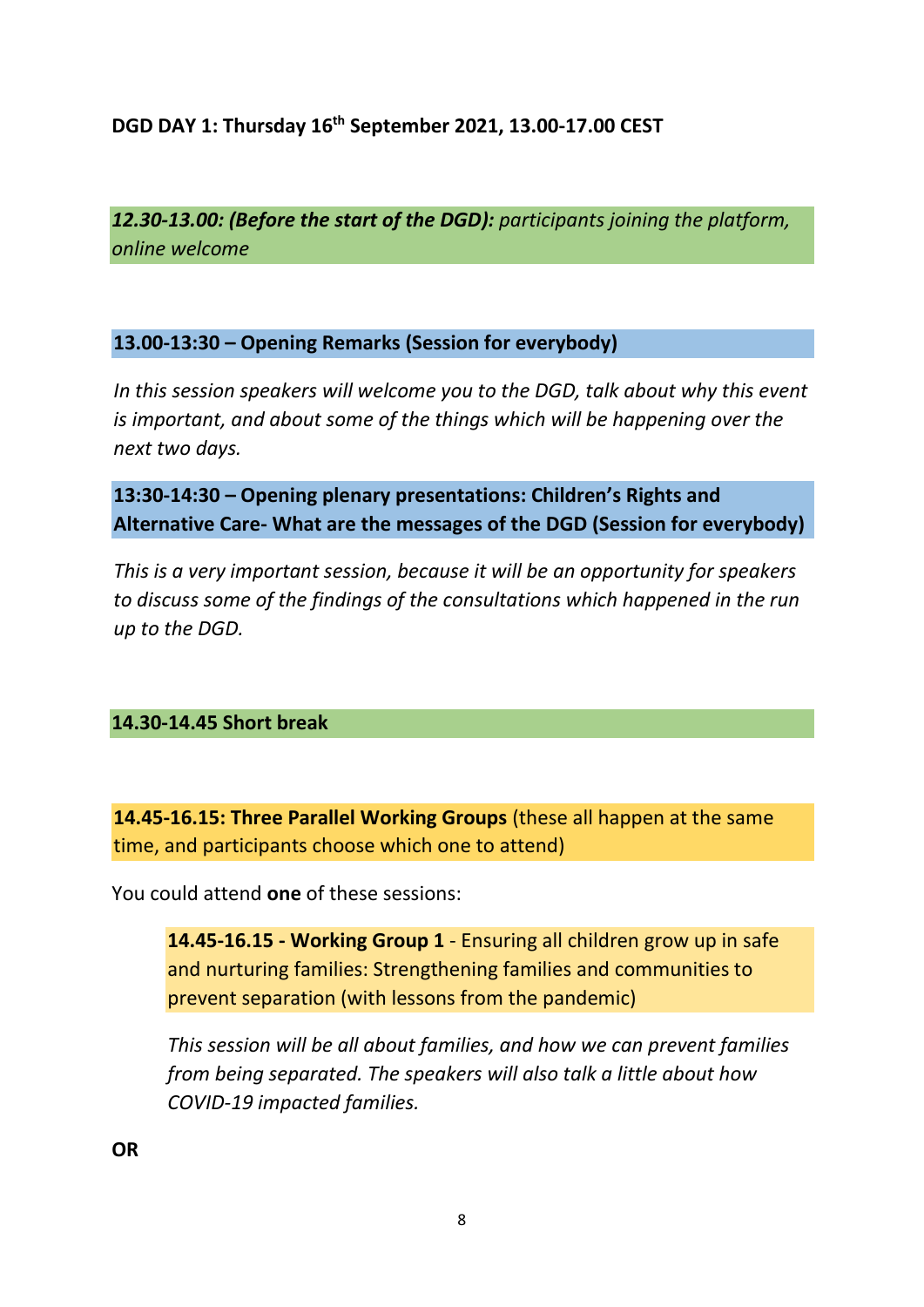**14.45-16.15 - Working Group 2** - Addressing the care needs and rights of children who are separated, unaccompanied or without care

*This session will focus on children who are separated from their families for various different reasons. For example, migrant and refugee children, children who have been trafficked, and children in street situations.* 

#### **OR**

**14.45-16.15 - Working Group 3** - Access to Justice and accountability for children and young people in alternative care, their families, and adults who grew up in care

*This session is about situations where children's rights have been violated in alternative care, and how states can be held accountable for this.* 

These Working Groups will also be recorded, so if you are interested in more than one, there will be an opportunity to watch the one you couldn't attend another day!

#### **16.15-16.45 - Break**

### **16:45 - 17:15 – Presentation by rapporteurs of the Working Groups' conclusions (Session for everybody)**

*This session is a chance for each working group to report back on the discussions that they had during their sessions.* 

**17:15-17:30 Closing Remarks for Day 1 (Session for everybody)**

*This is the final session of the day, and will be an opportunity for speakers to thank everyone for attending, and reflect on the day.*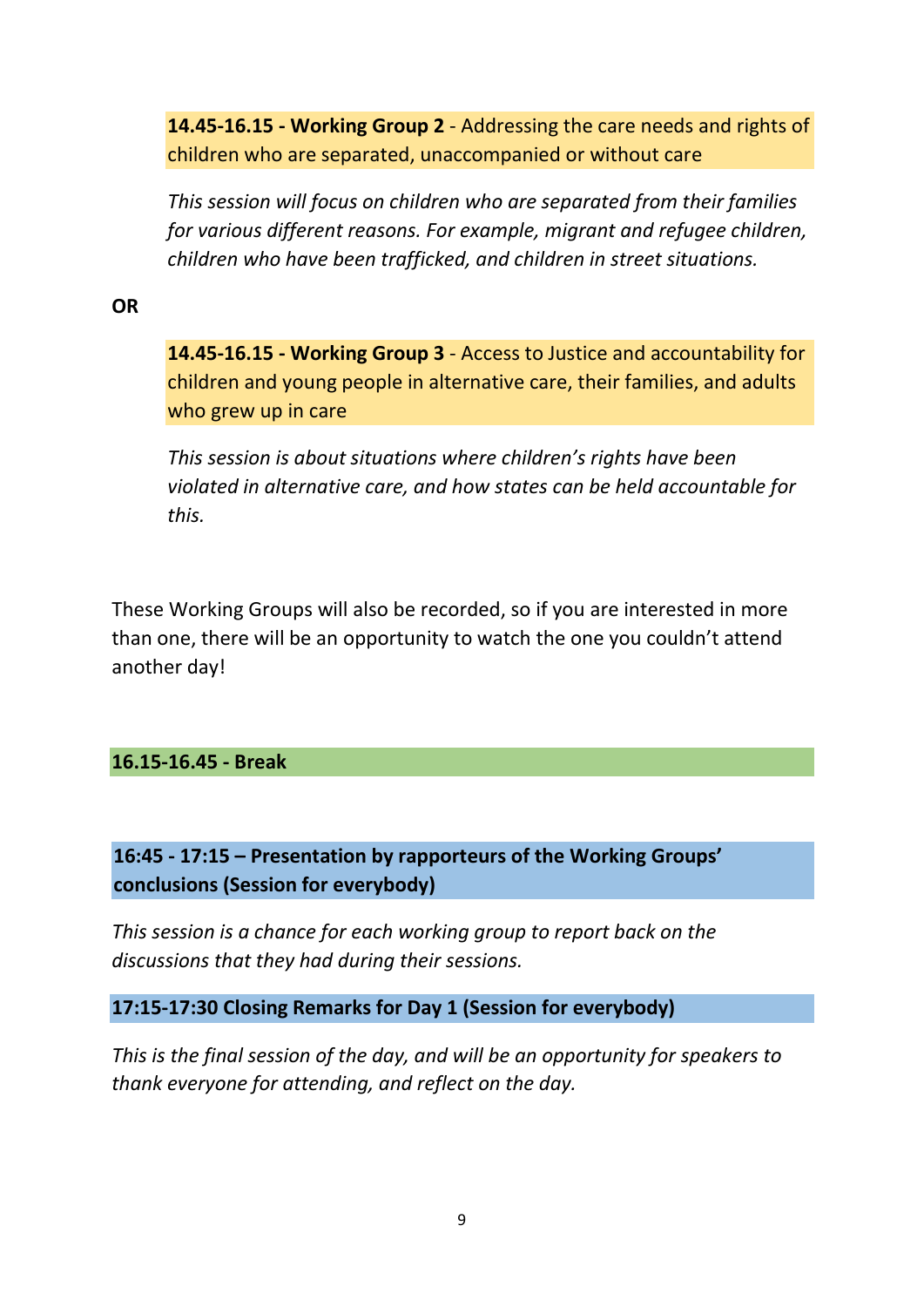#### **DGD DAY 2: Friday 17th September 2021, 9.00 – 13.00 CEST**

*8.30-9.00: (Before the start of the day): participants joining the platform, online welcome*

#### **9.00-9.30: Opening Remarks (Session for everybody)**

*In this session speakers will welcome you to the final day of the DGD, talk a little bit about what happened yesterday, and what will happen today.* 

**9.30-11.00: Two Parallel Working Groups** (these all happen at the same time, and participants choose which one to attend)

You could attend **one** of these sessions:

**9.30-11.00 - Working Group 4:** Delivering appropriate quality alternative care services

*This session will talk about what good alternative care looks like, what are some good examples of this, and what problems need to be overcome.* 

#### **OR**

**9.30-11.00 - Working Group 5:** Transforming the system towards family and community-based care

*This session will be about the change from institutional care for children, towards family and community-based care systems.* 

These Working Groups will also be recorded, so if you are interested in more than one, there will be an opportunity to watch the one you couldn't attend another day!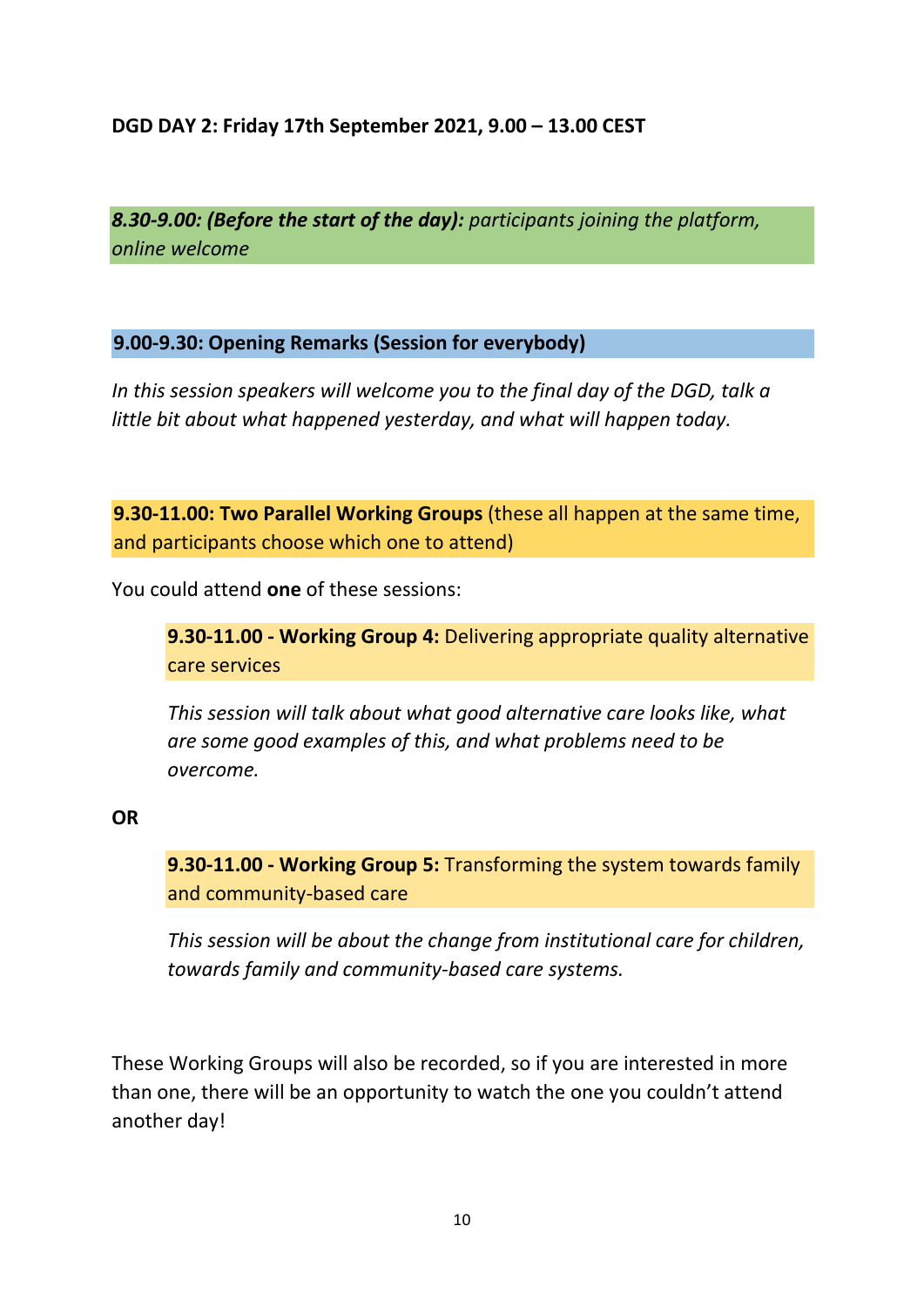**11.00-11.30: Break**

#### **11:30 – 11:50 – Presentation by rapporteurs of the working group's conclusions (Session for everybody)**

*This session is a chance for each working group to report back on the discussions that they had during their sessions.* 

**11:50 – 12:45 – Plenary – Future Looking (Session for everybody)**

*In this session speakers will be talking about the future – what changes do we want to see as a result of the DGD.* 

**12:45 – 13:00: DGD Closing Remarks (Session for everybody)**

*In the final session of the DGD, speakers will wrap up everything that has happened, and thank you for your attendance.*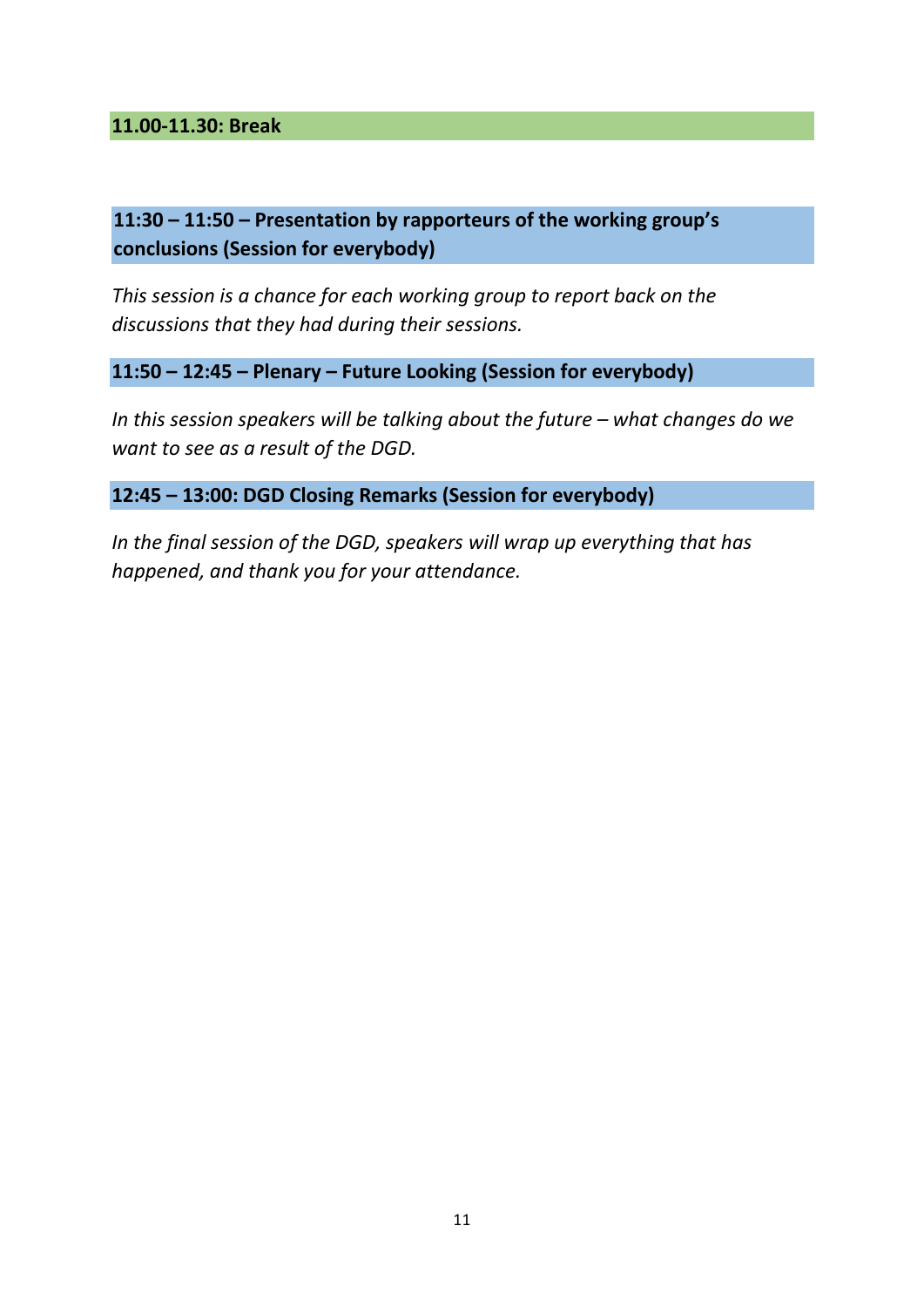#### <span id="page-11-0"></span>**Consultation before the DGD**

As we prepared for the DGD, the Committee on the Rights of the Child wanted to learn about the situation of children in alternative care all around the world. To do this, we reached out to experts on this subject. That includes children and young people with care experience, as well as practitioners, policy makers, and anyone else with any experience or expertise on topics relating to alternative care, family strengthening, or reform of care systems.

#### **How were experts consulted?**

Experts, including children and young people from all around the world fed into this consultation process by:

- **Writing a submission to the Committee on the Rights of the Child** 
	- o Children and adults were also able to send in "submissions" to the Committee on the Rights of the Child. These were pieces of writing, drawings, or videos containing any messages these children and young people wanted to share with the committee. We received over 200 of these submissions.

#### - **Completing the Global Survey for children and young people**

- o This survey was aimed specifically at reaching children and young people with experience of care or the child protection system, to collect their views on alternative care. It was designed by a group of researchers, with advice from the DGD CAT and YAT, and shared all over the world.
- o It contained lots of questions about that problems children in alternative care or at risk of family separation face, what things were most important to children in care, and how care could be improved.
- o Almost 1,200 children with experience of living in alternative care filled out the survey. We received responses from every continent in the world, except for Antarctica!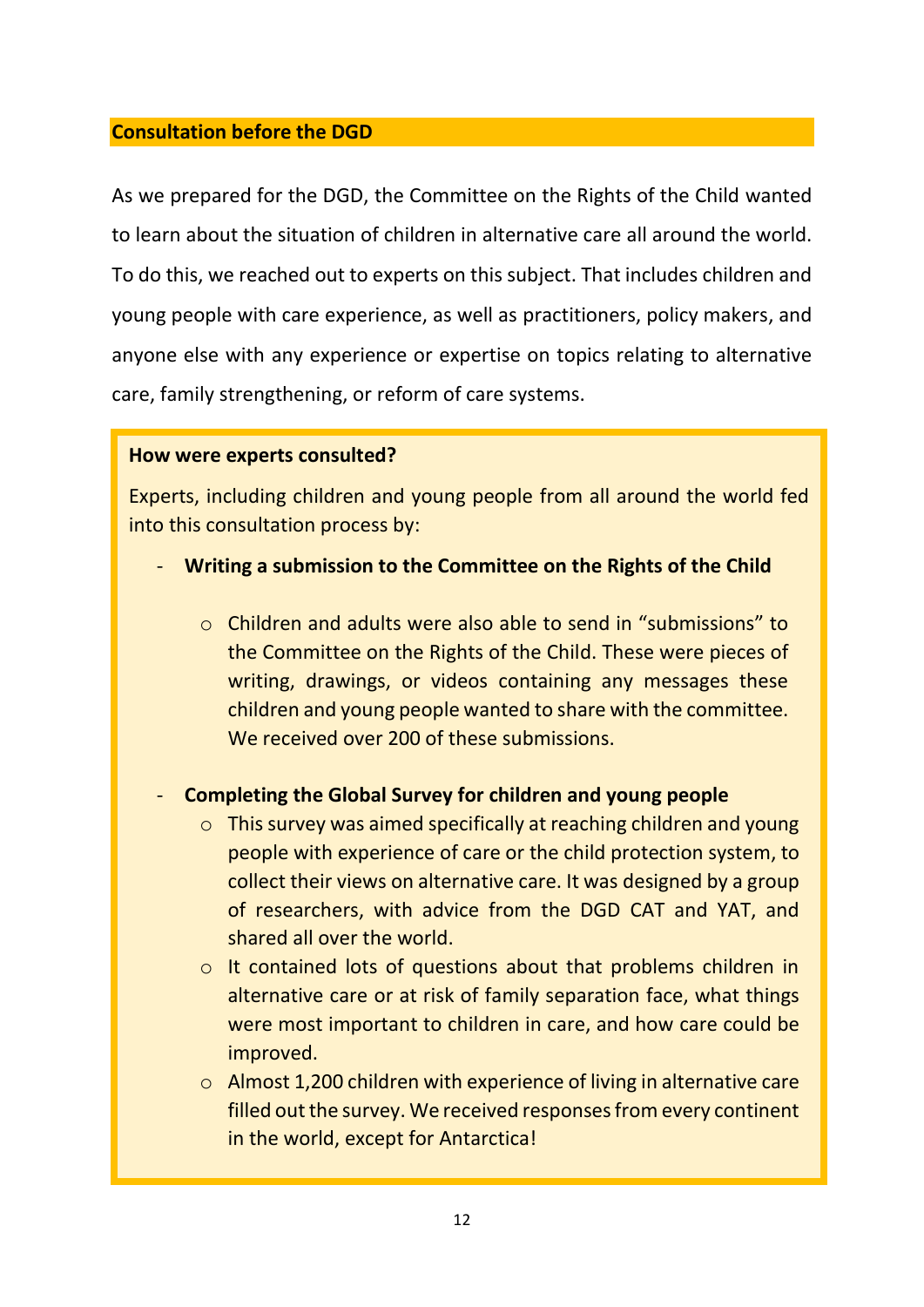#### - **Taking part in a Regional Consultation/hub**

o These were consultation processes which focused on particular parts of the world. They took place in Europe, Latin America and the Caribbean, Africa, and Asia. Young people had a role in some of these consultations. The results of these processes will be presented at the DGD.

If you took part in any of these activities, **THANK YOU!** You have played such an important role in making children's voices heard.



The CAT and YAT played a really big part in these consultations, not only filling them in and sharing them in their communities, but also in actually helping to decide what questions were asked and making sure the consultations were child-friendly!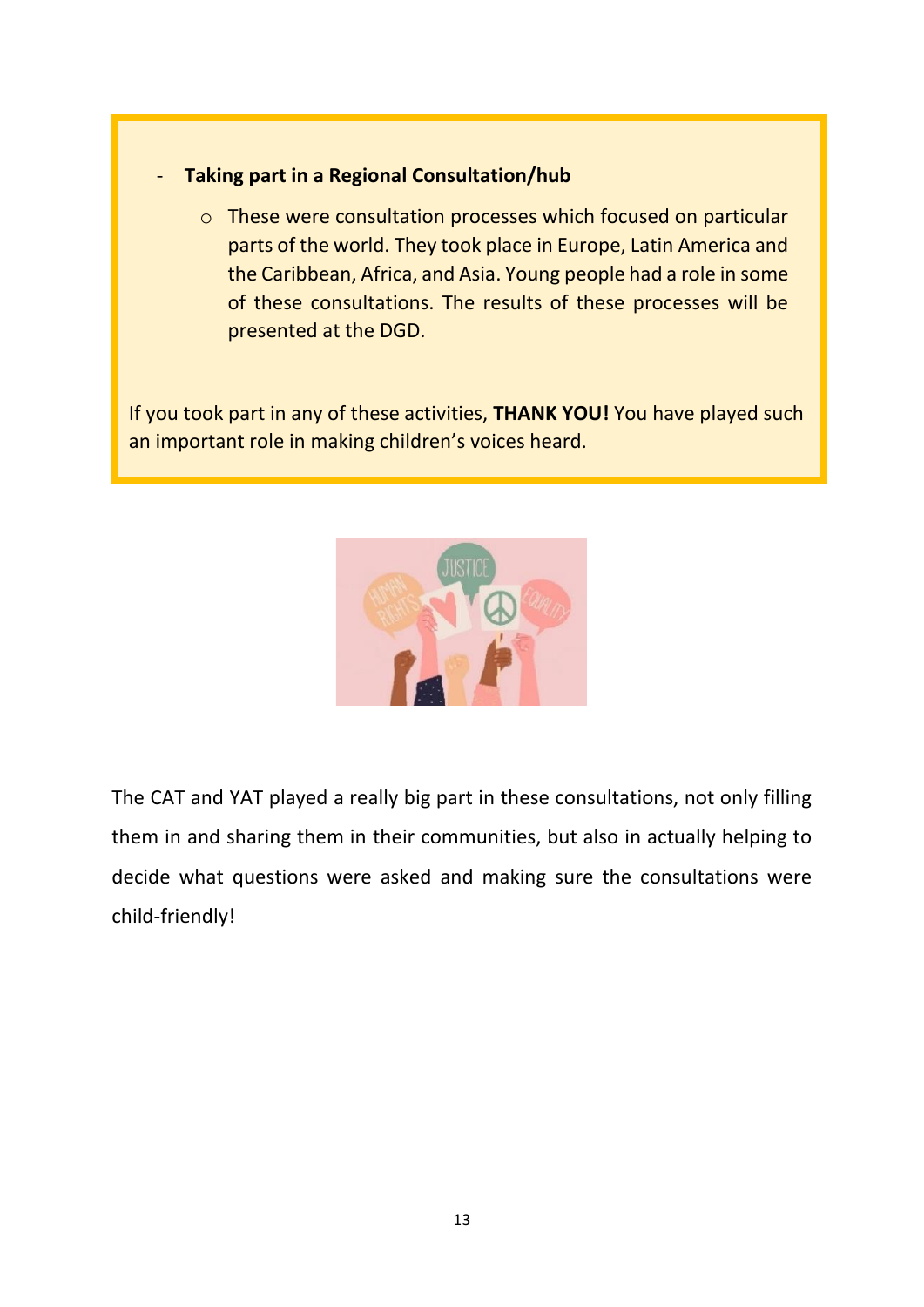#### **Where can I see the results of these consultations?**

There is also a report being prepared called the **DGD Background Document,**  which will bring together the findings from all of the child and adult submissions to the Committee on the Rights of the Child, as well as the results of the survey. This will be published before the DGD.

The results of the **Global survey with children and young people** have been written into a separate report which is being published shortly before the DGD.

You can find that **report about the survey**, as well as a **child-friendly summary** of it and an **easy-read version**, at the Committee [on the Rights of](https://www.ohchr.org/EN/HRBodies/CRC/Pages/Discussion2020.aspx)  the Child's webpage [for the DGD](https://www.ohchr.org/EN/HRBodies/CRC/Pages/Discussion2020.aspx) and the section of the registration platform entitled "documents for children and young people," [here.](https://myevent.network/2021DGD/en/child-safety-documents/)

There are also some reports which were published as a result of the different **regional hubs**. You can ask your supporting organisations about any publications about the situation in your region.

You will also hear **people discussing the results of all these consultations** during the second opening plenary session of the DGD, which is taking place on Thursday 16 September at 13:30-14.30 CET.

**Finally, towards the end of the year, a new report will be published and shared called the "Outcomes Document."** This will take into account all of the consultations mentioned above, as well as the things that are said during the DGD itself.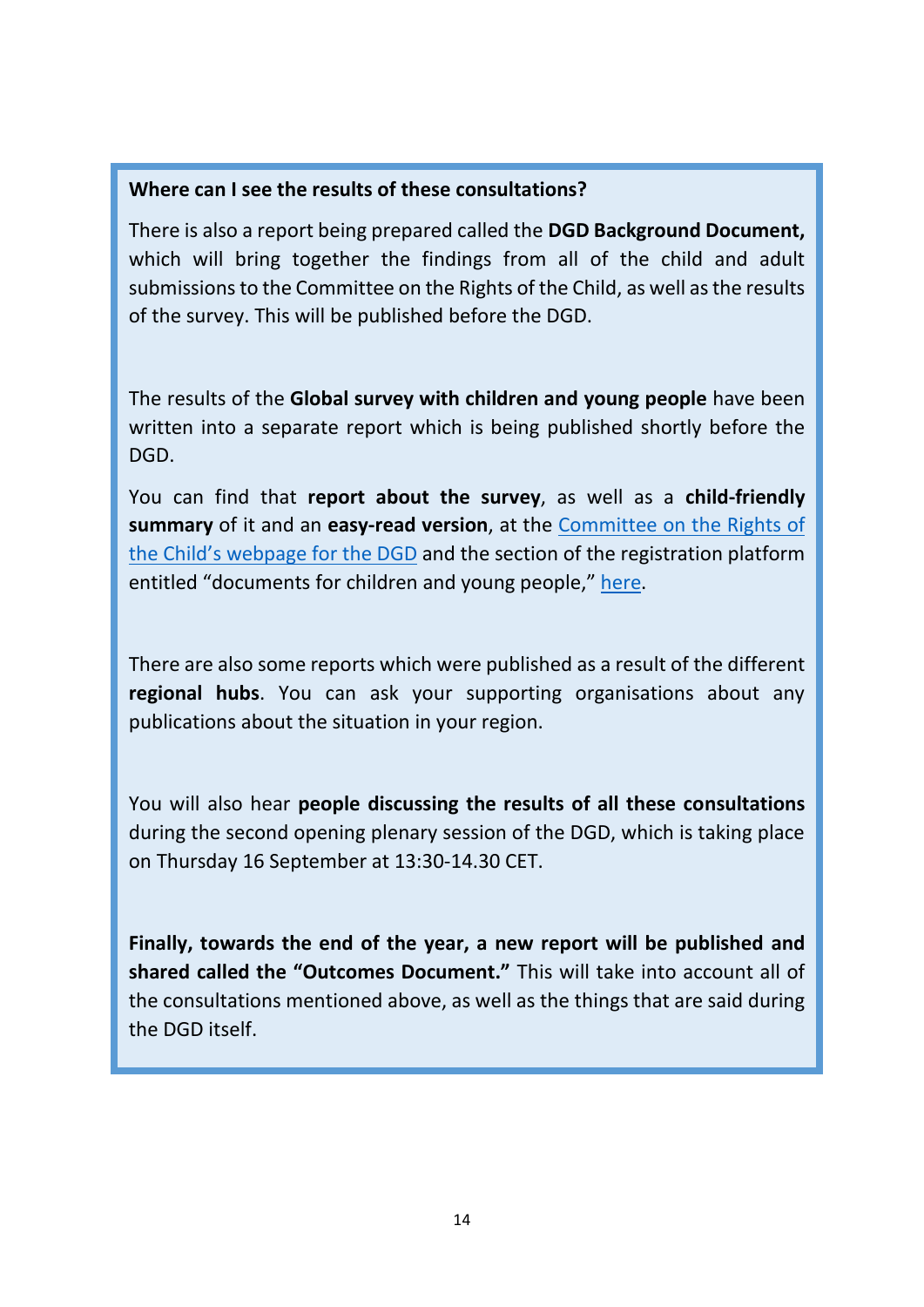#### <span id="page-14-0"></span>**Safeguarding at the DGD**

The organisations involved in organising the Day of General Discussion 2021 on children's rights and alternative care are committed to making sure that **all children and young people are kept safe from harm** throughout the event.

A **Child Friendly Safeguarding Policy** for the DGD will be available on the "documents for children and young people" section of the DGD registration platform. You should try to read this before the DGD itself.

If you feel uncomfortable, unhappy, or overwhelmed during the DGD, there are a few different things that you can do.

**Speak to your supporting organisation** - Most children and young people attending the DGD will be supported by an organisation that you already know. Your supporting organisation knows you best and is the main organisation responsible for your safety. They are responsible for ensuring children and young people are kept safe when they are working on and preparing for the DGD. They should be able to help you if you are feeling uncomfortable at the DGD, and they should be able to support you in your own country.

**Speak to the DGD Safeguarding Focal Points** - If you are upset about anything during the DGD and you aren't able to talk to your supporting organisation or you don't feel comfortable doing that, you can contact the DGD safeguarding focal point, Nancy Maguire. More information about how to get in touch with her is below.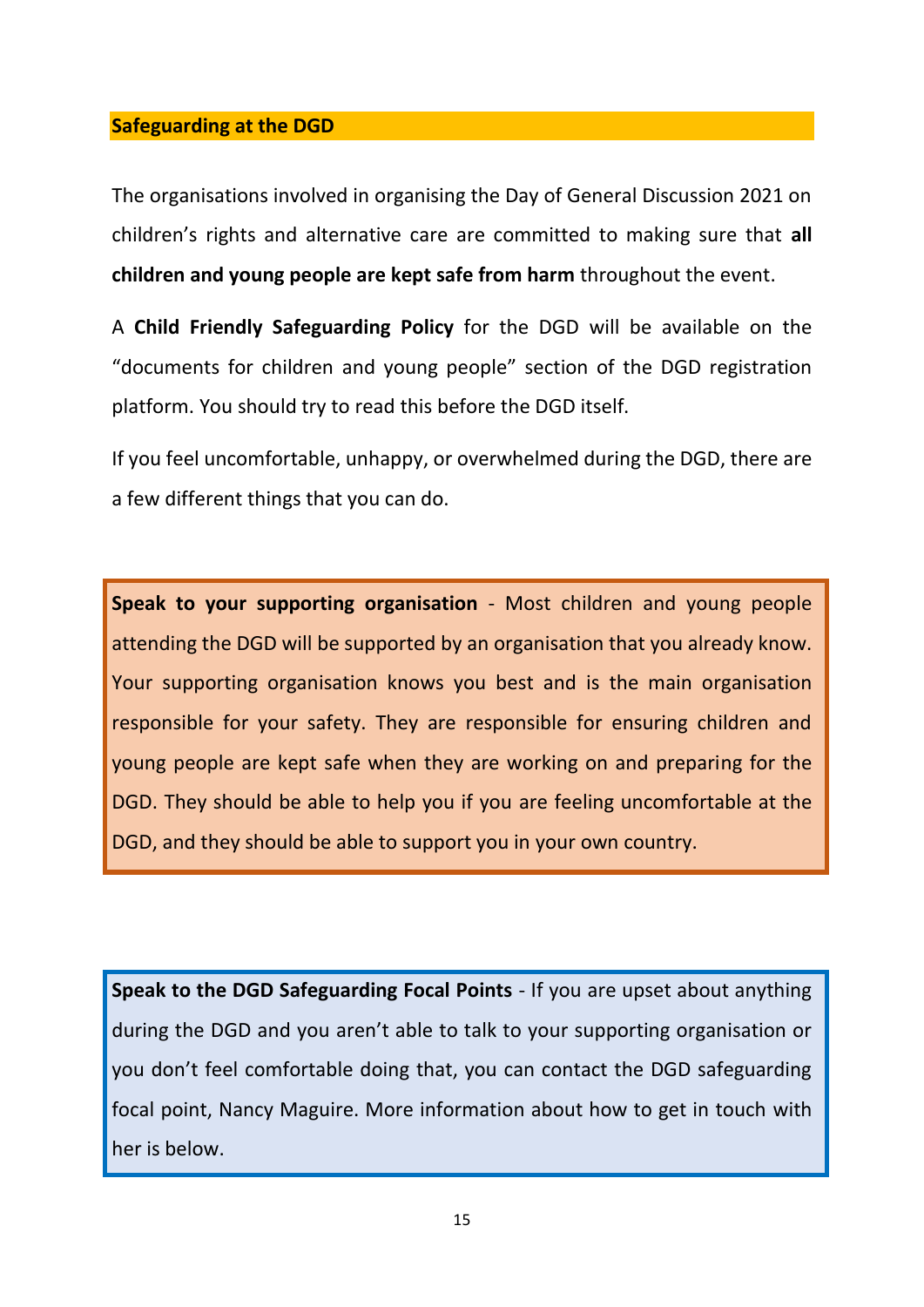**Speak to the safeguarding focal point for your session** – Every session of the DGD will also have a *Safeguarding Focal Point.* This is a person who is joining the call to help any child or young person who becomes uncomfortable during the session. Details of the different safeguarding focal points for each session will be provided at the beginning of each session, and the safeguarding focal points. You can send them a message at any time during the session if you need.

**Check the Child Friendly Safeguarding Policy** – this will help you to understand how to stay safe during the DGD, and what you can do if you are unhappy or uncomfortable. You can find that in the section of the registration platform entitled "documents for children and young people," [here.](https://myevent.network/2021DGD/en/child-safety-documents/)

**Look at our tips on page 19 of this document for what to do if you feel overwhelmed** – sometimes we all need a little break.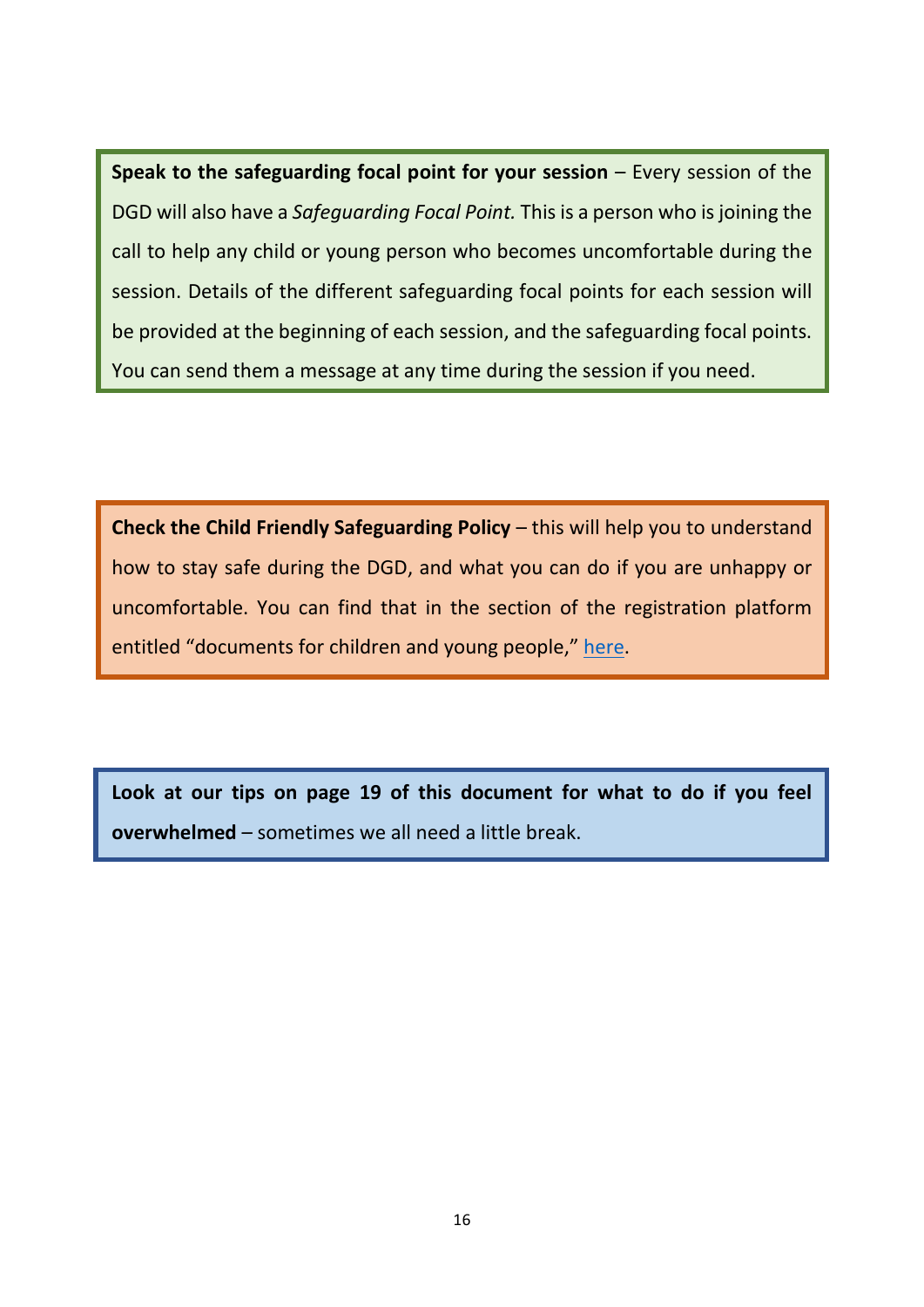#### **The Safeguarding Team at the DGD**

You can find here information about the people working on safeguarding at the DGD. If you have any problems or concerns, they will be happy to help you out.

#### **Nancy Maguire – Child Participation Manager at Lumos**

Nancy is the main **Child Safeguarding Focal Point** who oversees all aspects related to safeguarding for children and young people involved in the DGD.

If you are feeling unsafe or uncomfortable at the DGD, or if are worried that you or another child or young person might come to harm during the DGD,



and your supporting organisation is not able to help you or you don't feel comfortable talking to them, you can email or call Nancy. Her email address is [Nancy.maguire@wearelumos.org](mailto:Nancy.maguire@wearelumos.org) and her number is +447426475100.

If Nancy is very busy, she might put you in touch with the **Backup Safeguarding Focal Point.**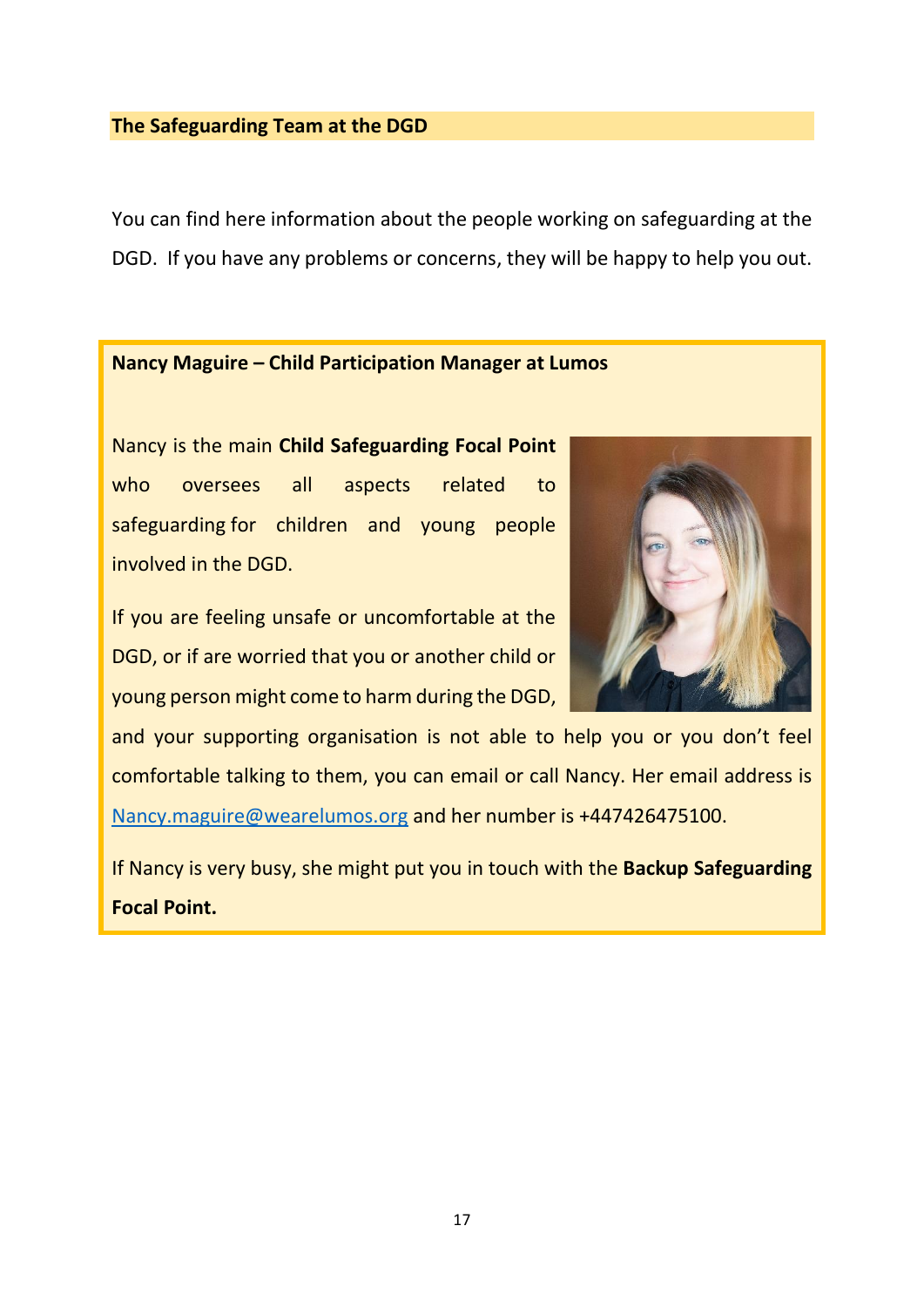#### **Angelique Robold – Senior Safeguarding Manager at Lumos**



Both Nancy and Angelique are really experienced when it comes to safeguarding. They are very friendly and will always be happy to help you.

We should note that Nancy and Angelique are both English speakers. If you are a French or Spanish speaker, they will be able to get help from a professional translator to assist with your concern.

In some of the sessions, there will be other people working as **safeguarding focal points**. They will be introduced at the beginning of the session and will be there to point you in the right direction if you have any concerns. If they need to, they will put you in touch with Nancy or Angelique.

After your supporting organisation, Nancy (and Angelique if Nancy is busy), are the main people to contact if you have any concerns that you or another child or young person might come to harm during the DGD.

However, if you can't contact your supporting organisation and you have any concerns **about** Nancy or Angelique that would stop you sharing information with them, it is still important to share those concerns, and you can share them with Emma Grindulis from Child Rights Connect: [grindulis@childrightsconnect.org.](mailto:grindulis@childrightsconnect.org)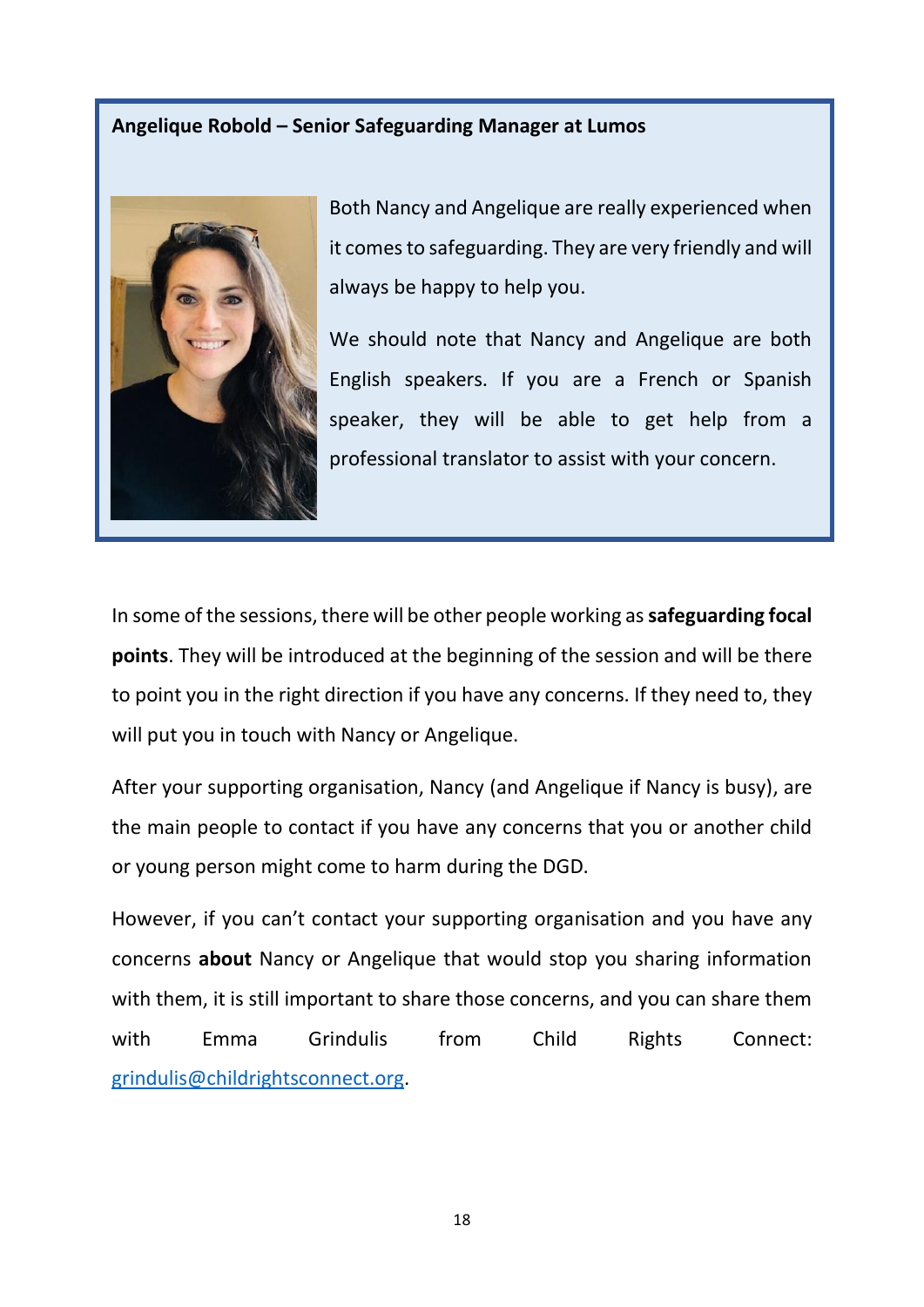#### **If you feel overwhelmed at the DGD**

We have tried to make the DGD as child-friendly as we can, but as it is a formal event being hosted by the United Nations, at times it may still feel quite confusing or alienating.

Some of the topics that are discussed at the DGD might also be quite serious, and even sad.

The DGD is also going to be quite a long event, especially when you are watching it all through a screen.

For these reasons, we are conscious that there might be times when the DGD feels a little bit overwhelming. Here are some tips for things to do if you're feeling overwhelmed.

#### - **Take a break!**

- o You can always log out of the call for a little while, and go and do something else. It's always a good idea to take regular breaks from screens.
- **Have a walk**
	- o A little bit of fresh air can be a huge help. If you can, you could go outside and have a little walk, or just sit down somewhere and have a little rest.

#### - **Take some deep breaths**

o Taking a few moments to just breath can really help when you're feeling stressed out. [Here you can find a couple of](https://cosmickids.com/five-fun-breathing-exercises-for-kids/)  [breathing exercises which you might want to try.](https://cosmickids.com/five-fun-breathing-exercises-for-kids/)

#### - **Speak to someone**

- o You can always speak to someone if you're feeling anxious at the DGD. We recommend speaking to someone at your supporting organisation, as they know you best. But you can also speak to a member of the safeguarding team, who will be happy to help out.
- $\circ$  If you don't have anyone you can speak to in your supporting organisation, you may prefer to speak to a professional in your own country. For contact details of child helplines in your country, please see here:

[https://www.childhelplineinternational.org/child](https://www.childhelplineinternational.org/child-helplines/child-helpline-network/)[helplines/child-helpline-network/](https://www.childhelplineinternational.org/child-helplines/child-helpline-network/)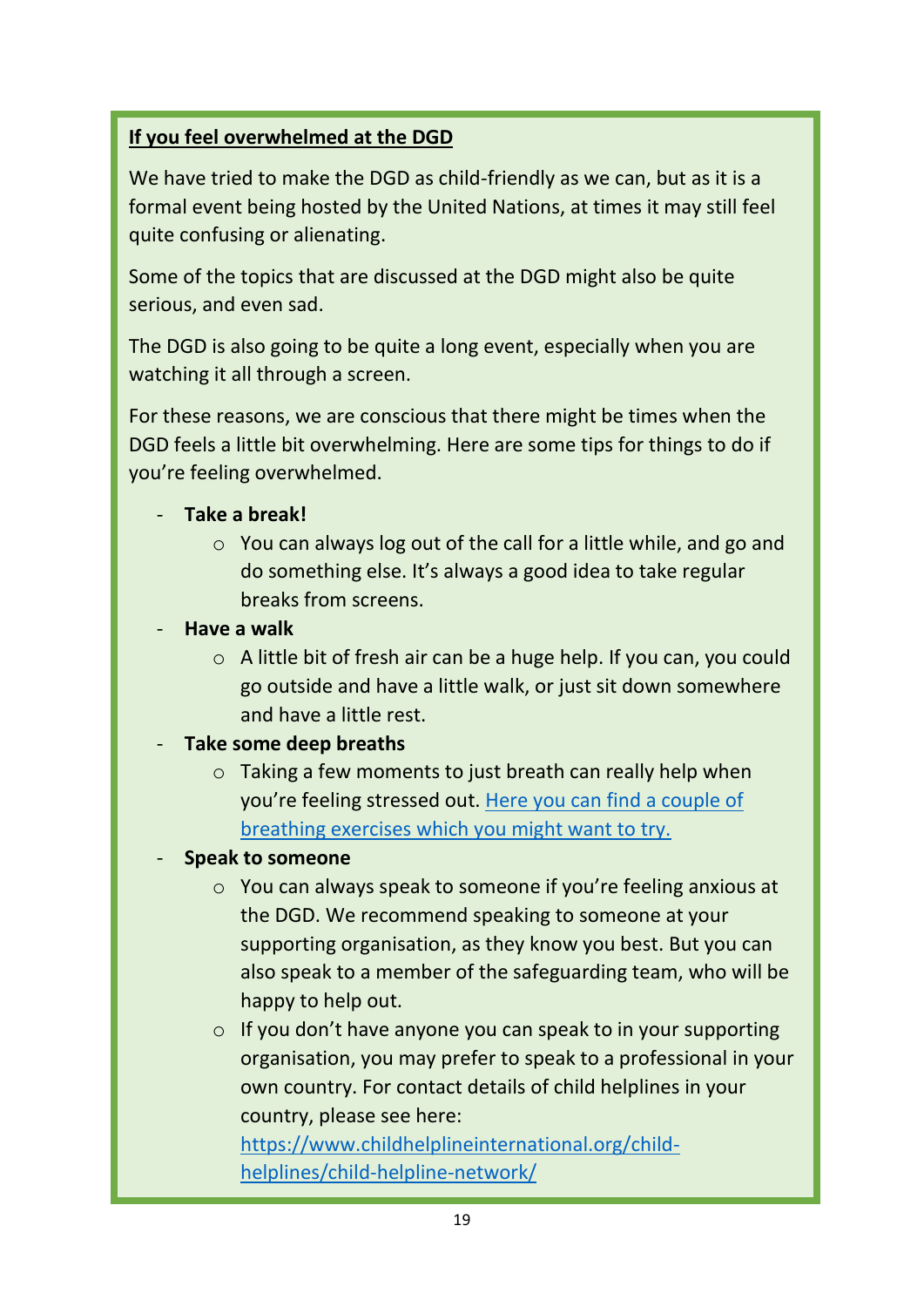#### <span id="page-19-0"></span>**Who will be there to support?**

At the DGD, Aisling, Caroline, and Amy will be coordinating the involvement of children and young people.

**If you have any questions or concerns, you can always send us an email, or send us a Whatsapp message at: +447736 911018**

**AISLING Country:** UK **Organisation: [Lumos](https://www.wearelumos.org/) Email:** [aisling.ledwith@wearelumos.org](mailto:aisling.ledwith@wearelumos.org)



## **CAROLINE Country:** UK **Organisation:** [Lumos](https://www.wearelumos.org/) **Email:** [caroline.rose@wearelumos.org](mailto:caroline.rose@wearelumos.org)

#### **AMY**

**Country:** UK

**Organisation:** [Lumos](https://www.wearelumos.org/)

**Email:** [amy.drage@wearelumos.org](mailto:amy.drage@wearelumos.org)